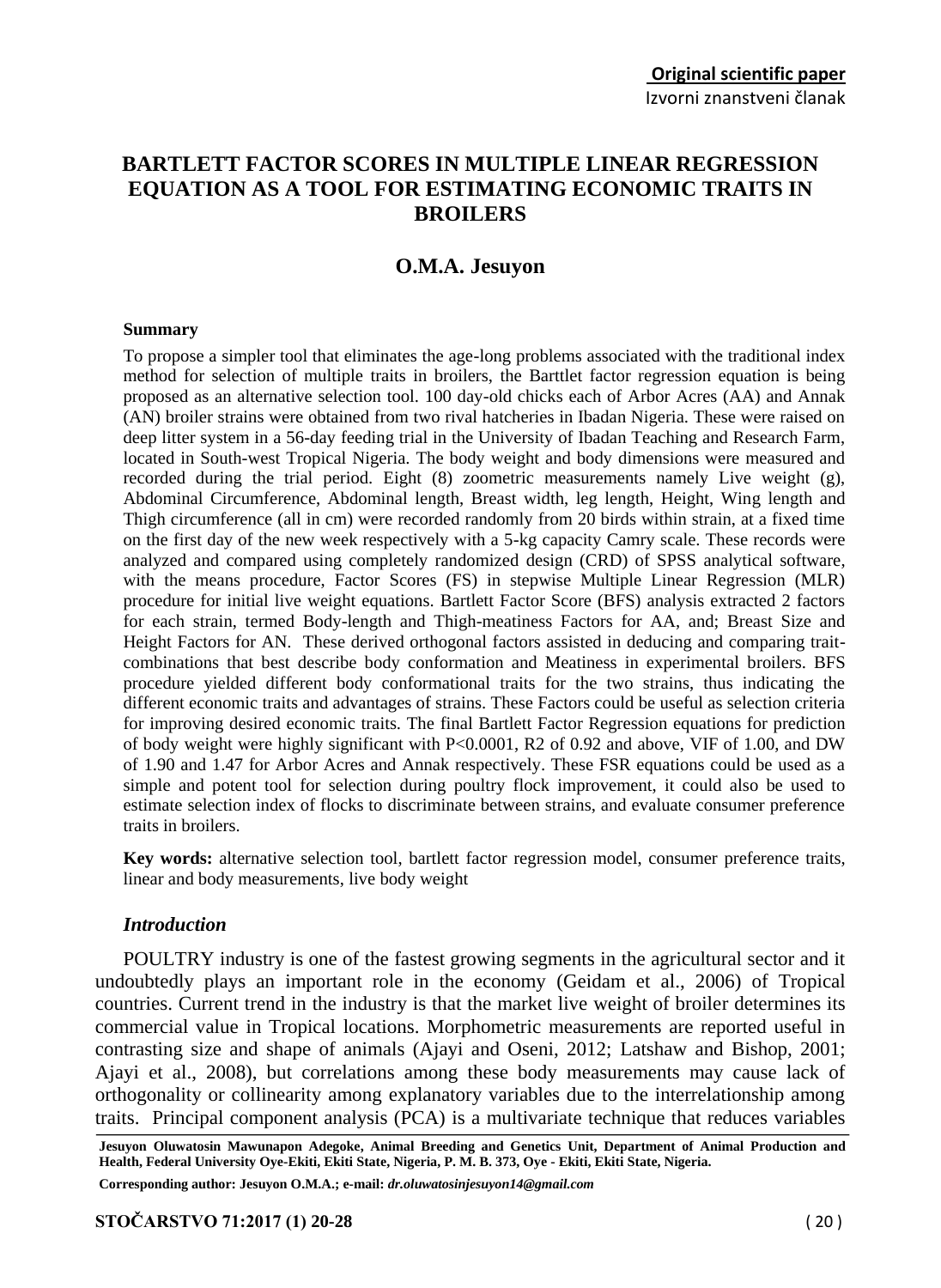and breaks multicollinearity among inter-related traits in a data set. Resulting factor scores (FS) are highly correlated with specific variables and are unbiased estimates of the true factor scores. They are linear combinations of the observed variables and could be utilized as independent and uncorrelated values, to regress linear equations with higher precision and predictive ability. BFS is a refined procedure, among two others, applied when both principal components and common factor extraction methods are used with Explorative Factor Analysis (EFA). The three advantages of BFS over Regression Scores and Anderson-Rubin Scores are high correlation to estimated factors (high validity), non-correlation to other orthogonal factors (univocality) and production of unbiased estimates of factor score parameters. When used in MLR equation BFS become standardized observed values of the variables constituting the data sets (DiStefano et al., 2009). Multiple linear regression (MLR) is a valuable tool for estimating, predicting and forecasting purposes while Factor Score Regression (FSR) method is a three-step approach (Skrondal and Laake, 2001) built on the assumption that scores resulting from factor rotation are uncorrelated in MLR. Thus, FSR could be used to identify best combining groups of traits (Factors), among many, that best define live body conformation (size and shape) and compare conformation between individuals. It could also be useful for identifying orthogonal body traits, predicting live weight and comparing between live weight equations for selection. Values from FSR equation could be useful indices for selecting individuals in broiler improvement programme. Research workers have utilized principal component analysis (PCA) to investigate the relationship among body measurements in indigenous chickens (Adekoya et al., 2015; Egena et al., 2014; Udeh, 2012; Udeh and Ogbu 2011; Yakubu et al., 2009) and turkey (Ogah, 2011) while two groups have furthered the use of FSR for prediction purposes in poultry (Ogah et al., 2009; Yakubu et al., 2009). FSR has also been used as predictors of total carcass muscle, fat and bone, and other performance traits (Eyduran et al., 2009; Shahin et al., 1993; Shahin, 1996a; Shahin, 1997; Shahin, 1999a and Shahin, 1999b). FS has been used as a selection criterion for genetic improvement of muscle weight distribution (Shahin, 1996b). The study aimed to identify composite body traits (principal factors) that best describe broiler chicken conformation to meet consumer preference; regress live weight equations with Factor Scores using MLR model and investigate the model for use as a simpler alternative selection tool. The experiment was conducted on the Teaching and Research farm of the University of Ibadan; Ibadan, Nigeria located on Latitude 7.4417° N, longitude 3.9000° E. The hypothesis tested was that, there was no significant difference (p<0.05) between 8-week broiler weight of strains.

HO: LWT AA = LWT ANNAK H1: LWT AA  $\neq$  LWT ANNAK

## *Materials and methods*

100 day-old chicks each of Arbor Acres (AA) and Annak (AN) broilers were purchased from 2 different Hatcheries in Ibadan Nigeria. Both strains were subjected to same standard management practices prescribed for broiler chickens from day-old to 56th day. Vaccinations were administered as recommended. Generous and equal amount of formulated feed and water was offered daily to each strain. The calculated protein content of the Starter and finisher diets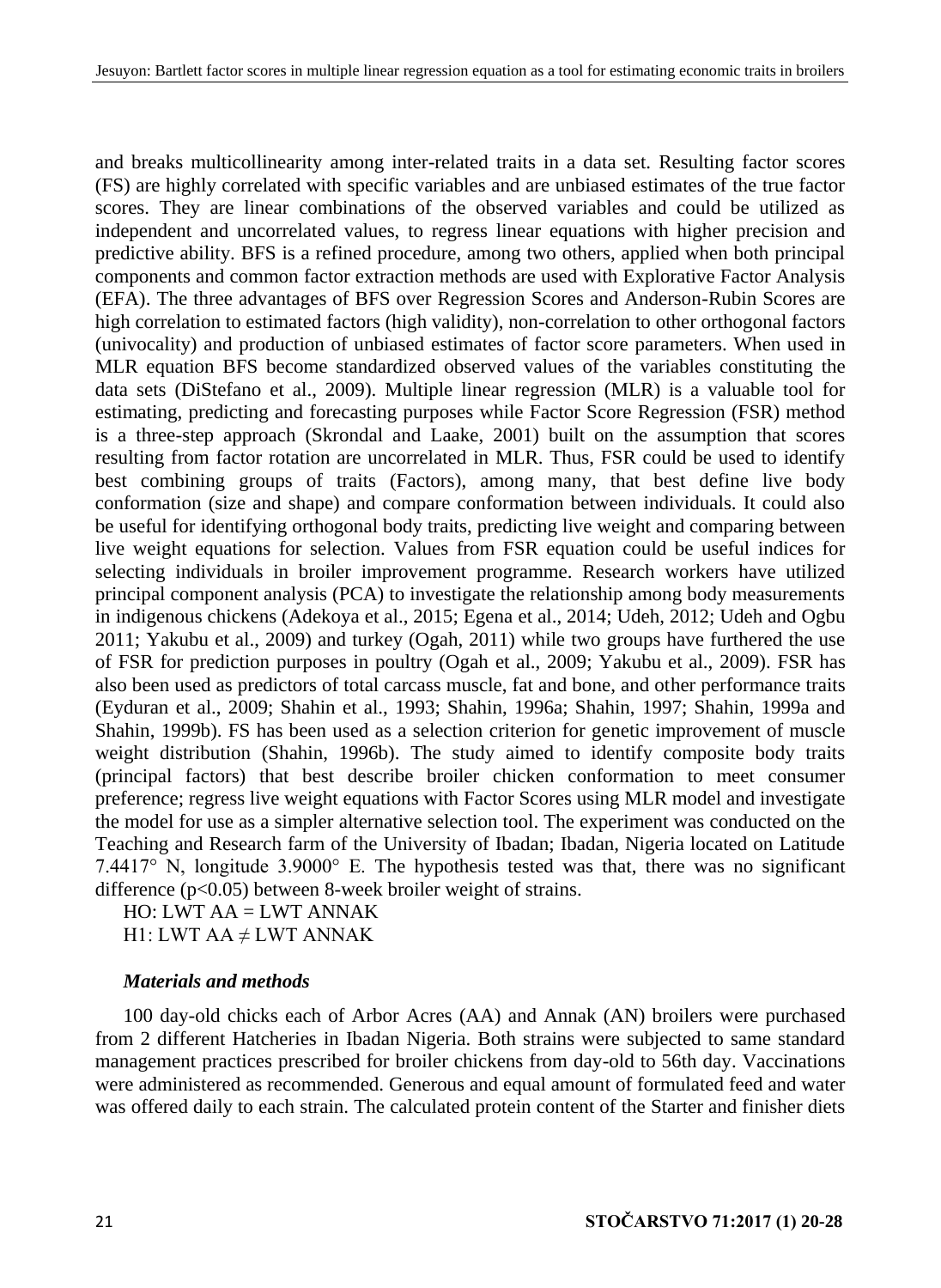was 23.80 and 20.01 % while the energy content was 3025.00 and 2607.00 KCal/kg respectively. Trial was terminated on the 56th day.

## *Measurement of Zoometric Traits*

Body weight of chicks at day-old was estimated by weighing individually with a sensitive egg scale. Weekly body weight and measurements were taken early in the morning before feeding at a fixed day and time. From the second week to the 8th week, eight (8) biometric measurements were taken of live body weight (LBW), Breast width (BRW), Wing length (WGL), Abdominal length (ADL), Abdominal Circumference (ADC), Leg length (LGL), Thigh circumference (TCF) and Height (HT). Measurements were taken from 20 birds randomly sampled from each strain, without replacement until all measurements were taken successfully. Linear measurements were made with a thin thread and the lengths were determined on a metric ruler in centimeters. Body weight was determined with a 5-kg capacity Camry dial spring scale. Reference points were as described below:

Live weight: Weight of the live bird when placed on the weighing scale

Wing length: Length from the tip of the wing to the shoulder joint.

Abdominal Circumference: Circular distance round the body of the chicken passing through the uropygeal or preening gland and the tip of the Sternum at the chest.

Abdominal length: Length from the tip of the sternum through the mid-region of the belly to the vent.

Thigh Circumference: Distance round the thigh at the thickest part near the hock joint.

Breast Width: Distance across the chest from the right wing-tip to the left wing-tip.

Height: Distance from the floor level to the mid-back line of the chicken.

Leg Length: The length of the leg from the floor level to the joint at the top of the femur (hip).

The experimental design was completely randomized design (CRD). The statistical model for the experiment was:

 $Y_{ij} = \mu + \alpha_i + \epsilon_{ij}$ 

Where

 $Y_{ii}$  = Individual live body weight in i<sup>th</sup> strain and j<sup>th</sup> replicate.

 $u =$ Overall mean

 $\alpha_i$  = Strain (treatment) effect, where i=1, 2.

 $\mathcal{E}_{ii}$ =Random error component in treatment i, and replicate j, where (i=2, j=20)

### *Statistical Analytical procedure*

All measurements were subjected to means procedure, PCA and Multiple Linear Regression (MLR) procedures to predict body weights in the strains with standardized Bartlett Factor Scores (BFS). All measurements for each strain except live weight were subjected to the principal component analysis (PCA) procedure to extract two factors and generate scores by Bartlett's method, for use as independent variables in subsequent MLR. Factor scores obtained were then used as independent variables in MLR procedure to obtain live weight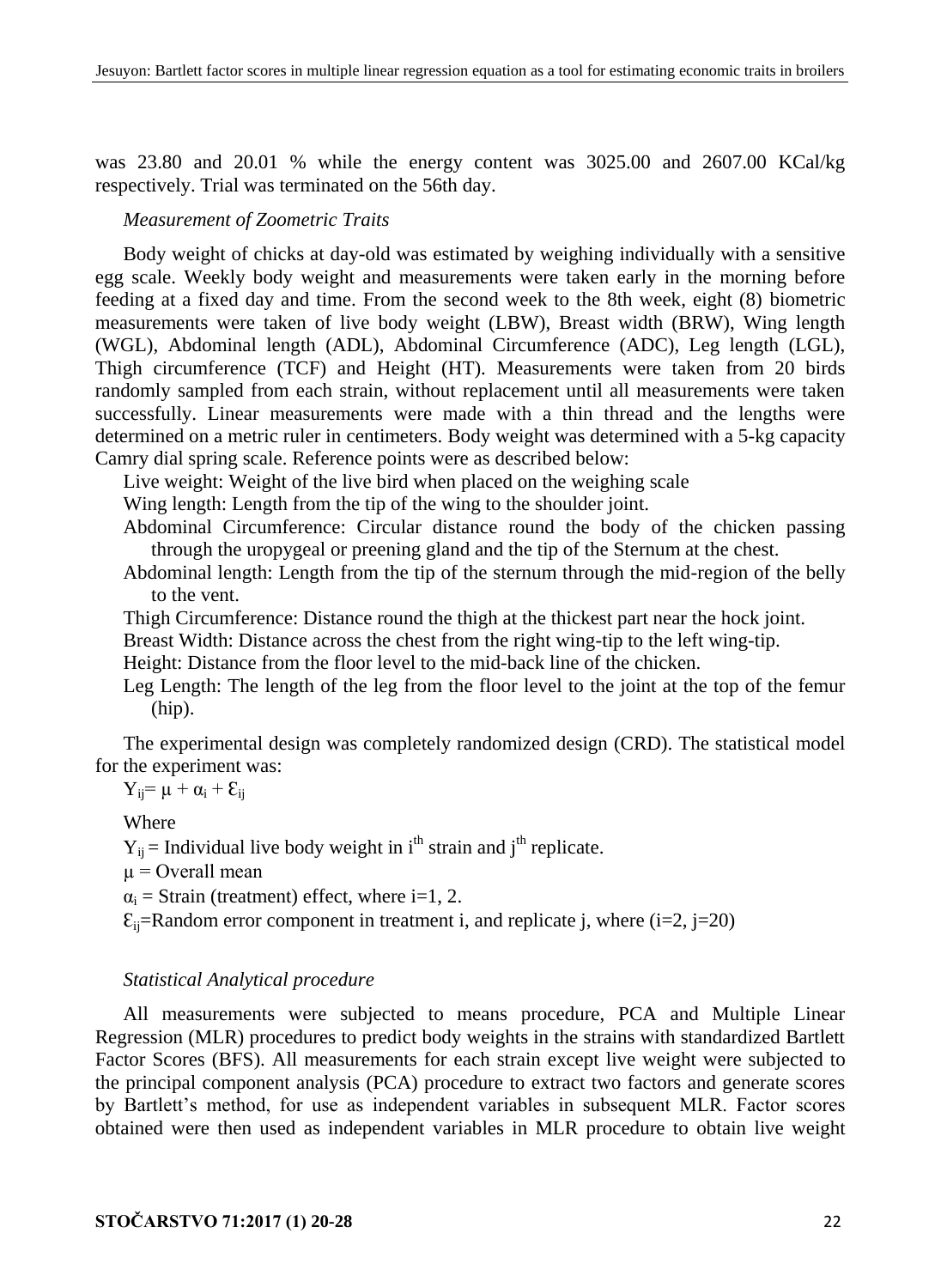equations for each strain. SPSS version 17 (2004) was used for the analysis. The model for the normal regression of body weight on other linear body parameters was:

 $Y_{iikl} = a + b_1X_1 + b_2X_2 + ... + bnXn + \mathcal{E}_{iikl}$ Where

 $Y_{ijkl}$  = Response in body weight (g)  $a = Constant for a strain$  $b = Coefficient of parameters for i = 1 to n$  $X = Body$  parametric measurements for  $i=1$  to n 1 to n = number of parameters extracted by the stepwise method.  $\mathcal{E}_{ijkl}$  = Random error component

The model for the regression of live body weight on BFS was:

 $Y = \mu + BF_1X_1 + BF_2X_2 + \ldots + BF_nX_n + E$ 

Where

 $Y =$ Live weight of broiler (g)

 $\mu$  = Strain Constant.

 $BF_{1-n}$  = Bartlett factor coefficient obtained from the PFA analysis of Experimental data.

 $X_{1-n}$  = Correlated Traits of interest in which continuous improvement is desired as grouped into Factor components.

 $\mathcal{E}$  = error term of the model

#### *Results*

Table 1 shows results of MLR analysis on both strains using the raw data. These revealed high standard error of estimate, SEE (174.59 vs. 157.59), Durbin-Watson statistics, DW (1.95) vs 1.56), high R2 (0.93 vs 0.96), and high Variance Inflation Factor, VIF (12.26 vs 13.98) larger than 10 for the equations of both AA and AN strains. To eliminate multi-collinearity observed among predicting variables in our normal regression equations, LBW was regressed on standardized Bartlett Factor scores in the estimation equations for both strains. The Kaiser-Meyer-Olkin (KMO) measure of sampling adequacy values for Arbor Acres and Annak strains were 0.947 and 0.934. Results of Bartlett's Test of Sphericity were 997.01 and 918.05 respectively. These implied that the data sets were suitable for factor analysis (Sharma, 1996).

Table 2 presents the component traits and predicted BFS matrix of AA and AN strains. This shows the two factors extracted and associated variance predicted for each factor, for each strain. Both factors extracted for each strain were responsible for 96.3% and 95.1% of the shared variations among linear body measurements. Extracted variance for AA was equally loaded between BF1 and BF2 (48.26 vs 48.04) while variance in AN was primarily loaded on BF1 (92.97). The scores for these two independent Bartlett factors were saved for each strain and thereafter employed as independent and orthogonal predictors to regress standardized live weight equations.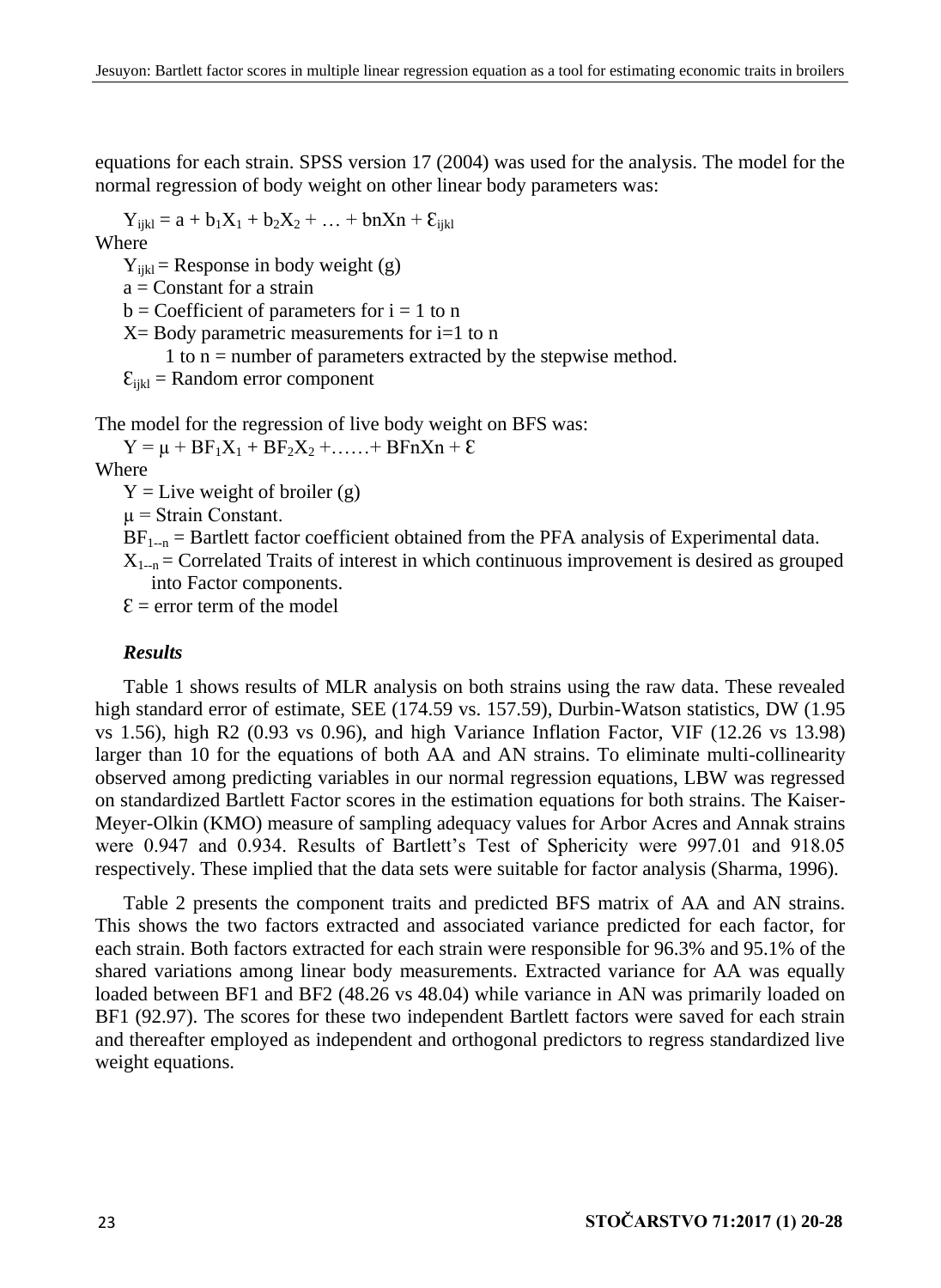| Std.<br>Unstd.<br><b>SE</b><br>VIF<br>Strain<br>$P$ -value<br>t-value<br>Parameters<br>coeff.<br>coeff. $(\beta)$<br>$-743.210$<br>104.193<br>$-7.133$<br>0.001<br>Const.<br>LGL<br>18.985<br>83.378<br>0.496<br>4.392<br>0.001<br>12.263<br>Arbor<br><b>BRW</b><br>11.801<br>0.462<br>4.200<br>0.001<br>11.611<br>49.565<br>Acres<br><b>TCF</b><br>59.887<br>0.300<br>21.339<br>2.806<br>0.007<br>10.957<br>WGL<br>$-0.282$<br>17.043<br>0.012<br>11.265<br>$-44.314$<br>$-2.600$<br>80.185<br>$-872.312$<br>$-10.879$<br>0.001<br>Const.<br>6.356<br>ADC.<br>32.023<br>0.552<br>5.038<br>0.001<br>13.861<br>Annak<br><b>BRW</b><br>0.458<br>5.252<br>0.001<br>13.978<br>47.772<br>9.097<br>7.482<br>$-0.186$<br>6.424<br>0.005<br><b>ADL</b><br>$-2.908$<br>$-18.682$<br>LGL<br>8.733<br>11.417<br>2.362<br>0.021<br>26.966<br>0.163 |  | c |  |  |  |
|----------------------------------------------------------------------------------------------------------------------------------------------------------------------------------------------------------------------------------------------------------------------------------------------------------------------------------------------------------------------------------------------------------------------------------------------------------------------------------------------------------------------------------------------------------------------------------------------------------------------------------------------------------------------------------------------------------------------------------------------------------------------------------------------------------------------------------------|--|---|--|--|--|
|                                                                                                                                                                                                                                                                                                                                                                                                                                                                                                                                                                                                                                                                                                                                                                                                                                        |  |   |  |  |  |
|                                                                                                                                                                                                                                                                                                                                                                                                                                                                                                                                                                                                                                                                                                                                                                                                                                        |  |   |  |  |  |
|                                                                                                                                                                                                                                                                                                                                                                                                                                                                                                                                                                                                                                                                                                                                                                                                                                        |  |   |  |  |  |
|                                                                                                                                                                                                                                                                                                                                                                                                                                                                                                                                                                                                                                                                                                                                                                                                                                        |  |   |  |  |  |
|                                                                                                                                                                                                                                                                                                                                                                                                                                                                                                                                                                                                                                                                                                                                                                                                                                        |  |   |  |  |  |
|                                                                                                                                                                                                                                                                                                                                                                                                                                                                                                                                                                                                                                                                                                                                                                                                                                        |  |   |  |  |  |
|                                                                                                                                                                                                                                                                                                                                                                                                                                                                                                                                                                                                                                                                                                                                                                                                                                        |  |   |  |  |  |
|                                                                                                                                                                                                                                                                                                                                                                                                                                                                                                                                                                                                                                                                                                                                                                                                                                        |  |   |  |  |  |
|                                                                                                                                                                                                                                                                                                                                                                                                                                                                                                                                                                                                                                                                                                                                                                                                                                        |  |   |  |  |  |
|                                                                                                                                                                                                                                                                                                                                                                                                                                                                                                                                                                                                                                                                                                                                                                                                                                        |  |   |  |  |  |
| . . <i>. .</i> . <i>.</i> 7                                                                                                                                                                                                                                                                                                                                                                                                                                                                                                                                                                                                                                                                                                                                                                                                            |  |   |  |  |  |

Table 1 Normal Multiple Linear Regression Equations by Stepwise Method for prediction of 8-week finisher live weight based on Body traits for Arbor Acres and Annak Broilers

Note: Model Adj. R<sup>2</sup> = 0.928 (0.962); SEE = 174.585 (108.877); DW = 1.949 (1.966); Model sig. *P* = 0.01  $(0.001)$ ; BRW = Breast Width; LGL = Leg Length; WGL = Wing Length; ADC = Abdominal Circumference; ADL = Abdominal Length; TCF = Thigh Circumference; HT = Height. Values in bracket are for Annak Broilers.

|                |  |  |  | Table 2 Predicted Rotated Bartlett Factor Scores for Component Traits of Arbor Acres and |  |  |  |
|----------------|--|--|--|------------------------------------------------------------------------------------------|--|--|--|
| Annak Broilers |  |  |  |                                                                                          |  |  |  |

|                                 | <b>ARBOR ACRES</b> |                  | <b>ANNAK BROILERS</b> |                  |  |
|---------------------------------|--------------------|------------------|-----------------------|------------------|--|
| <b>STRAIN</b>                   | BFS1               | BFS <sub>2</sub> | BFS1                  | BFS <sub>2</sub> |  |
| <b>BRW</b>                      | $-0.407$           | 0.616            | 0.696                 | $-0.622$         |  |
| LGL                             | $-1.001$           | 1.209            | 0.582                 | $-0.486$         |  |
| WGL                             | 0.468              | $-0.259$         | 0.300                 | $-0.133$         |  |
| ADC                             | 0.276              | $-0.067$         | 0.248                 | $-0.070$         |  |
| ADL                             | 1.247              | $-1.043$         | $-0.173$              | 0.449            |  |
| <b>TCF</b>                      | $-0.577$           | 0.786            | 0.379                 | $-0.231$         |  |
| HT                              | 0.708              | $-0.501$         | $-1.273$              | 1.805            |  |
| % Variance                      | 48.264             | 48.039           | 92.966                | 2.109            |  |
| <b>Total Variance Predicted</b> |                    | 96.303           |                       | 95.075           |  |
| <b>Factor Name</b>              | Body length        | <b>Meatiness</b> | <b>Breast Size</b>    | Height           |  |

Table 3 displays the resulting Bartlett Factor Score Regression (BFSR) equations. The procedure yielded VIF values lower than 10 and higher t-statistics values. There were little reductions in DW (1.90, 1.48 vs 1.95, 1.97) and in R2 (0.92, 0.94 vs 0.93, 0.96), and corresponding increases in SEE, (180.49, 140.09 vs 174.59, 108.88) compared with normal regression equations. The selected factors had significant and positive linear relationships with live weight (P<0.0001) in the model for each strain. Resulting standardized live weight equations incorporating the composite traits (Factors) were:

 $Y = 825.5 + 347.6 F_1 + 521.6 F_2 + 65.03 (R^2=0.92)$ Arbor Acres Strain  $Y = 759.2 + 373.6 \text{ F}_1 + 472.9 \text{ F}_2 + 54.91 \text{ (R}^2 = 0.94)$ Annak Strain where:

 $Y =$  Live body weight in grams;  $F_1 =$  Factor 1 component;  $F_2 =$  Factor 2 component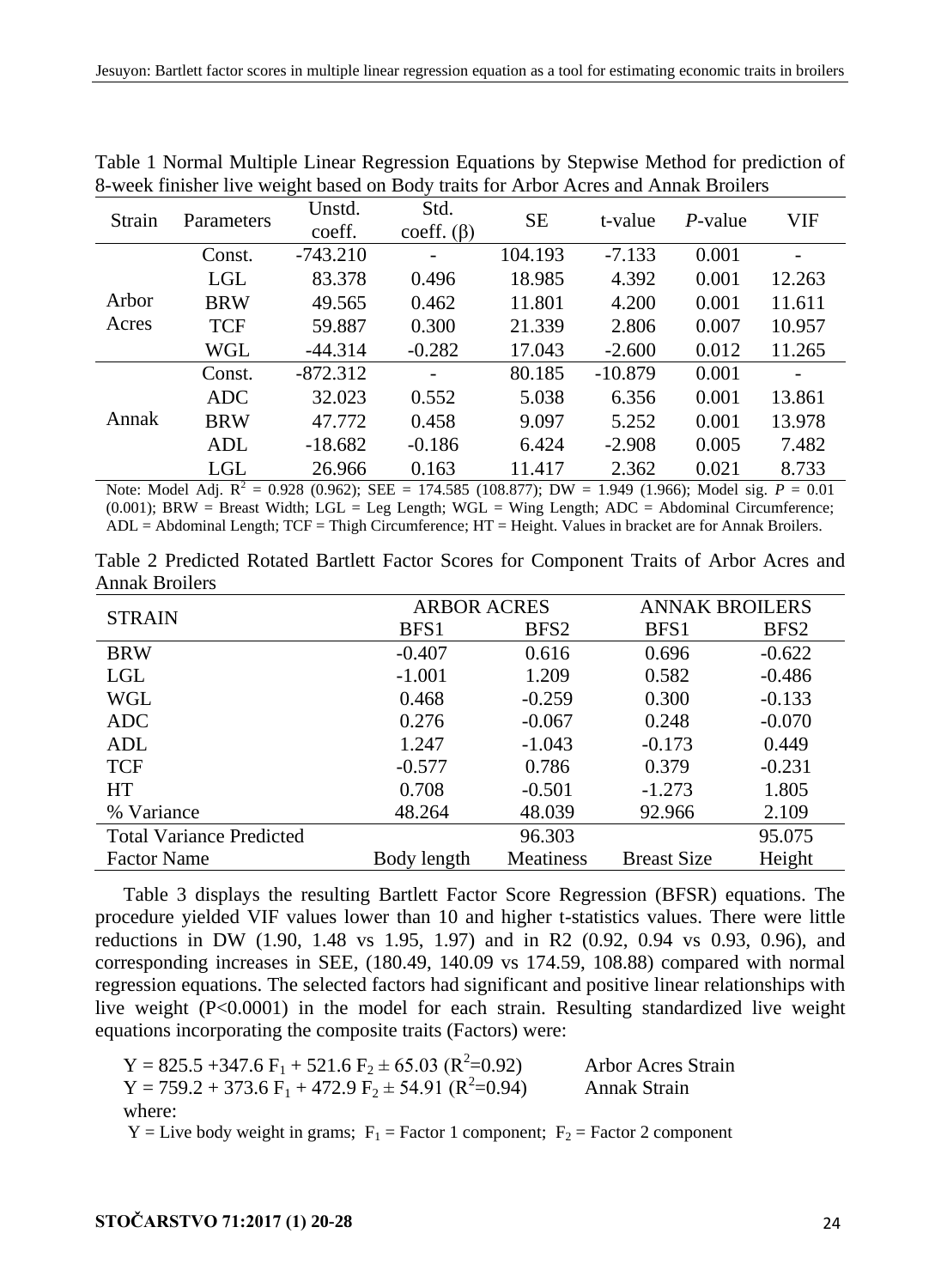| Strain | Predicting       | Unstd.  | Std.   | SЕ     | t-value | P-value | VIF   |
|--------|------------------|---------|--------|--------|---------|---------|-------|
|        | factor           | coeff.  | coeff. |        |         |         |       |
| Arbor  | Constant         | 825.514 | ۰      | 21.573 | 38.267  | 0.0001  |       |
| Acres  | BFS1             | 347.554 | 0.533  | 21.728 | 15.995  | 0.0001  | 1.000 |
|        | BFS <sub>2</sub> | 521.566 | 0.801  | 21.728 | 24,004  | 0.0001  | 1.000 |
|        | Constant         | 759.166 | -      | 18.112 | 41.915  | 0.0001  |       |
| Annak  | BFS1             | 373.565 | 0.707  | 15.868 | 23.542  | 0.0001  | 1.000 |
|        | BFS <sub>2</sub> | 472.932 | 0.678  | 20.933 | 22.592  | 0.0001  | 1.000 |
|        |                  |         |        |        |         |         |       |

Table 3 Bartlett Factor Scores in Multiple Linear Regression Equations for Prediction of Live weight for Arbor Acres and Annak Broilers

Notes: Adj. R<sup>2</sup> = 0.923 (0.938), SEE=180.490 (140.087), DW= 1.900 (1.481), Model sig. *P* = 0.0001 (0.0001). BFS = Bartlett Factor score. Values in bracket are for Annak Broilers.

### *Discussion*

The high VIF values (12.3 and 14.0) obtained in the first set of regression equations confirmed multicolinearity problem among the linear measurements within the two data sets and could lead to inaccurate interpretations of the effect of predictor traits, giving rise to deficiencies (Mendeş, 2009) in regression models. Thus, SD and variances of estimated coefficients in the equations were inflated, giving rise to values far from the true range, and resulting to incorrect conclusions on the relationships between dependent and predictor variables (Sousa et al., 2007) This relationship would also affect the least squares estimates. The FSR equations reduced multicolinearity by reducing VIF (1.00 and 1.00) statistics, thus removing these problems. DW statistics detect the presence of correlation among prediction errors in regression models and indicate when residuals from a regression are independent. Values ranging from 0 to 2, indicate no autocorrelation among the residuals at the upper threshold. The above procedure maintained stable DW in AA strain from 1.94 to 1.90 and recorded a decrease in AN strain from 1.97 and 1.48. This was interpreted to mean that traits involved have no serial correlation among residual since the values of DW were all close to 2. The R2 obtained in our models were considered stable when compared with values obtained in the normal regression. This was an indication of stability of the values of residuals. The R2, though lower, showed that the final BFS equations could estimate above 92 % of variability in the data set from respective strain. It also indicated the stability existing among predictors in the models. The higher t-statistics values obtained indicated improvement and significance (P<0.05) of the regression coefficients. The BFSR procedure employed in this study accounted for 92-94% of variations in data. Total variability extracted in both strains was higher than previous studies on use of FSR. Jesuyon (2014) used FS to study the production variables of layer chickens on the deep-litter and obtained 3 orthogonal factors that predicted 70.58% of variability in data. Egena et al. (2014) extracted two PC in the Nigerian chicken explaining 66.4% of the total variation in the original variables. By employing Factors Scores extracted from composite traits (trait combinations), we build body conformation index for selection which would yield optimum values for each strain. Thus ADL, LGL, TCF and BRW in AA; and BRW, LGL and HT in AN were measurements that best describe the unique body conformation of both strains in the two factors. Using above BFS regression models we could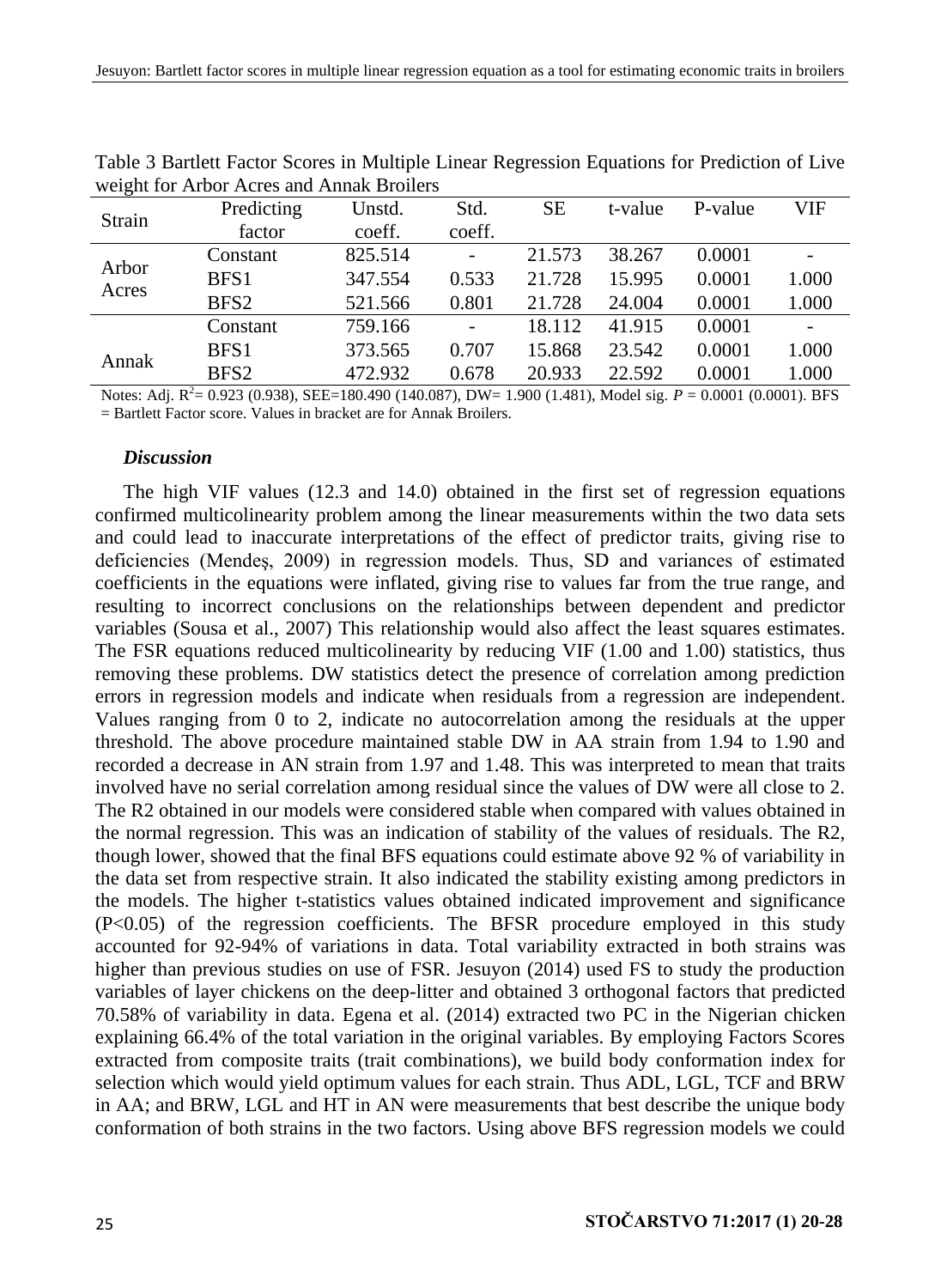select for Body-length (ADL, 1.25, BF1) and Meatiness (LGL, 1.21, BF2) in AA strain; and for Breast-size (BRW, 0.7, FS1) and height (HT, 1.81, FS2) in AN strain. This result also revealed that the body conformation traits and indices of broilers could differ as extracted Factors for each strain were primarily loaded by different combinations of body traits. This could be due to different combinations of genes exerting differing influences on different body traits either by correlation and or pleiotropy. The use of BFSR secured improvement over the normal regression since only the common factors had impact on FS. The sum of squared components for the "error" factors or the unique factors across the set of variables was minimized, and the component FS were highly correlated to their corresponding factors and not with other factors. The advantage of BSF over other methods of factor extraction is that it produced unbiased estimates of the true factor scores (Hershberger, 2005) as these scores were produced by using maximum likelihood estimates (DiStefano et al., 2009). A single index obtained from regressed model for a bird in respective strain, would be like the best linear unbiased prediction (BLUP) of an individual's breeding value on all the sources of information (Falconer and Mackay, 1996) and therefore could be closely related to the population composite breeding value (Khan and Singh, 2002). Thus, for an improvement program, individuals with index above a threshold value could be selected while those below could be graded for sales. The advantage of this approach to selection would not be in the reduction of measured traits but in the factoring of traits into groups of inter-correlated traits that are orthogonal to other traits in other factors. This approach overcomes the unrealistic assumptions of equal economic importance of traits, equal heritabilities and variances of traits, and zero correlation among traits, in the traditional index method (Khan and Singh, 2002). All biological traits are of unequal economic importance, unequal heritabilities and variances, and are correlated in nature. Another advantage of this approach to selection is that the effectiveness of equation is expected to increase with the number of Factors extracted, as obtained in the traditional index method. Also, there would be no need for consideration of selection intensity when using BFSR equation.

### *Conclusion*

BFSR procedure yielded standardized MLR equations for predicting and comparing composite consumer preference traits, for identifying body conformation in broilers; and that could be used for selecting within and discriminating between strains in similar environments.

## *Acknowledgement*

Thanks Prof. A.E. Salako for his moral support during the period of this research work.

## *References*

1. Geidam, Y.A., Bukar, M.M., Ambali, A.G. (2006): Chick quality control: a key to sustainable poultry production in Nigeria. Nigerian Veterinary Journal 27 (2): 1-6.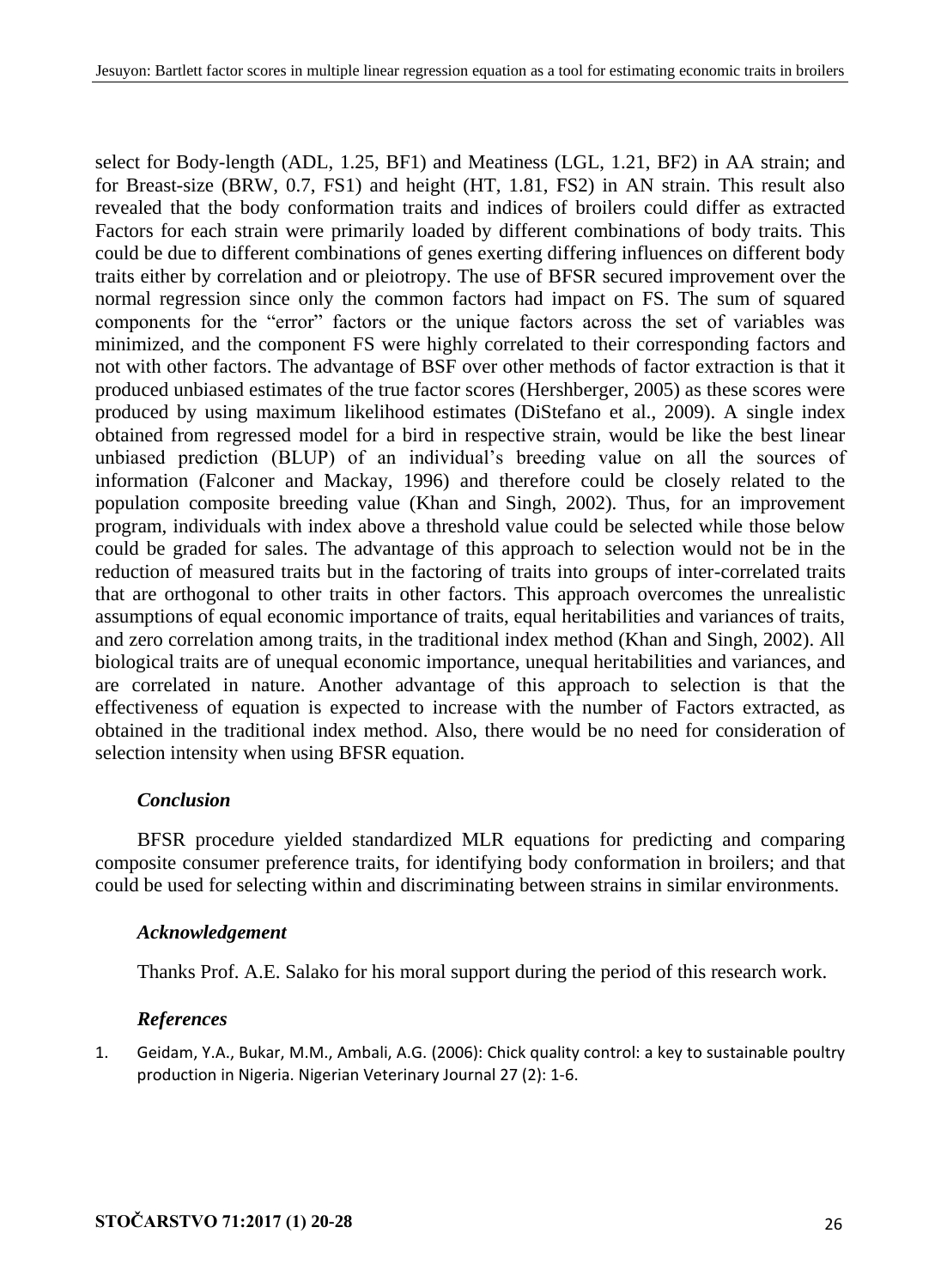- 2. Ajayi, B.A., Oseni, S.O. (2012): Morphological characterization and principal component analysis of body dimensions in Nigerian population of adult rabbits. Proceedings 10<sup>th</sup> World Rabbit Congress. September 3 – 6, Sharm El- Sheikh, Egypt, 229-233.
- 3. Latshaw, J.D., Bishop, B.L. (2001): Estimating body weight and body composition of chickens by using non-invasive measurements. Poultry Science 80 (7): 868-873.
- 4. Ajayi, F.O., Ejiofor, O., Ironke, M.O. (2008): Estimation of body weight from linear body measurements in two commercial meat-type chickens. Global Journal of Agricultural Sciences 7 (1): 57-59.
- 5. DiStefano, C., Zhu, M., Mîndrilă, D. (2009): Understanding and Using Factor Scores: Considerations for the Applied Researcher, Practical Assessment. Research and Evaluation 14 (20): 1-10.
- 6. Skrondal, A.A., Laake, P. (2001): Regression Among Factor Scores. Psychometrika 66 (4): 563-576.
- 7. Adekoya, K.O., Abazuh, U.D., Bankole, K.A., Oboh, B.O. (2015): A Comparative Morphological Characterization of Three Local and Three Exotic Chicken Types in Nigeria. Unilag Journal of Medicine, Science and Technology 1 (1): 87-96.
- 8. Egena, S.S.A., Ijaiya, A.T., Ogah, D.M., Aya, V.E. (2014): Principal component analysis of body measurements in a population of indigenous Nigerian chickens raised under extensive management system. Slovak Journal Animal Science 47 (2): 77-82.
- 9. Udeh, I. (2012): Use of factor scores for determining the relationship between body measurements and semen traits of cocks. Open Journal of Animal Sciences 2 (1): 41-44.
- 10. Udeh, I., Ogbu, C.C. (2011): Principal component analysis of Body measurements in three strains of broiler chicken. Science World Journal 6 (2): 11-14.
- 11. Yakubu, A., Kuje, D., Okpeku, M. (2009a): Principal Components as Measures of Size and Shape in Nigerian Indigenous Chickens. Thai Journal of Agricultural Science 42 (3): 167-176.
- 12. Ogah, D.M. (2011): Assessing size and conformation of the body of Nigerian indigenous turkey. Slovak J. Anim. Sci. 44 (1): 21-27.
- 13. Ogah, D.M., Alaga, A.A., Momoh, M.O. (2009): Use of Factor Analysis Scores in Multiple Regression Model for Estimation of Body Weight from Some Body Measurement in Muscovy Duck. International Journal of Poultry Science. 8 (11): 1107-1111.
- 14. Yakubu, A., Idahor, K. O., Agade, Y. (2009b): Using factor scores in Multiple linear regression for predicting the carcass weight of broiler chickens using body measurements. Revista Cientifica UDO Agricola 9 (4): 963-967.
- 15. Eyduran, E., Karakus, K., Karakus, S., Cengiz, F. (2009): Usage of factor scores for determining relationships among body weight and some body measurements. Bulgarian Journal of Agricultural Science 15 (4): 373-377.
- 16. Shahin, K.A., Soliman, A.M., Moukhtar, A.E. (1993): Sources of shared variability for the Egyptian buffalo body shape (conformation). Livest. Prod. Sci. 36: 323-334.
- 17. Shahin, K.A. (1996a.): Analysis of muscle and bone weight variation in an Egyptian strain of Pekin ducklings. Annales de zootechnie 45: 173-184.
- 18. Shahin, K.A. (1997): Sources of shared variability in muscle and bone weight distribution and estimation of carcass meatiness and bone utilizing orthogonal carcass traits derived from factor analysis in Japanese quail. Annales de zootechnie 46: 175-183.
- 19. Shahin, K.A. (1999a): Sources of shared variability in muscle and fat weight distribution in Pekin ducklings. Annales de zootechnie 48: 59-66.